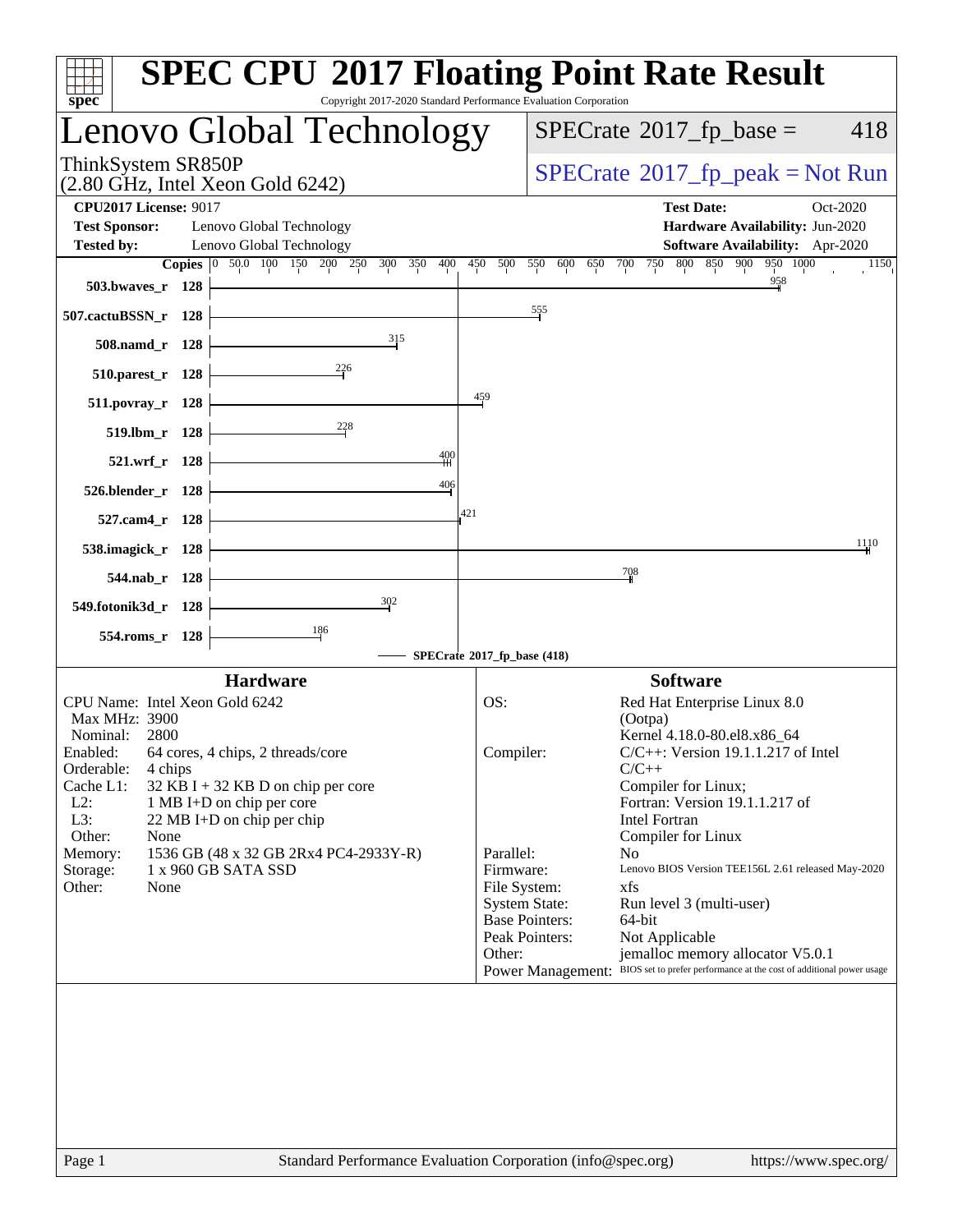

## Lenovo Global Technology

(2.80 GHz, Intel Xeon Gold 6242)

 $SPECTate@2017<sub>fr</sub> base = 418$ 

### ThinkSystem SR850P<br>  $\begin{array}{c}\n\text{ShinkSystem SRS50P} \\
\text{SPEC rate} \textcirc 2017\_fp\_peak = Not Run\n\end{array}$

**[CPU2017 License:](http://www.spec.org/auto/cpu2017/Docs/result-fields.html#CPU2017License)** 9017 **[Test Date:](http://www.spec.org/auto/cpu2017/Docs/result-fields.html#TestDate)** Oct-2020

**[Test Sponsor:](http://www.spec.org/auto/cpu2017/Docs/result-fields.html#TestSponsor)** Lenovo Global Technology **[Hardware Availability:](http://www.spec.org/auto/cpu2017/Docs/result-fields.html#HardwareAvailability)** Jun-2020 **[Tested by:](http://www.spec.org/auto/cpu2017/Docs/result-fields.html#Testedby)** Lenovo Global Technology **[Software Availability:](http://www.spec.org/auto/cpu2017/Docs/result-fields.html#SoftwareAvailability)** Apr-2020

#### **[Results Table](http://www.spec.org/auto/cpu2017/Docs/result-fields.html#ResultsTable)**

| <b>Base</b>                                         |                |       |                |       | <b>Peak</b>    |       |               |                |                      |                |               |                |              |
|-----------------------------------------------------|----------------|-------|----------------|-------|----------------|-------|---------------|----------------|----------------------|----------------|---------------|----------------|--------------|
| <b>Copies</b>                                       | <b>Seconds</b> | Ratio | <b>Seconds</b> | Ratio | <b>Seconds</b> | Ratio | <b>Copies</b> | <b>Seconds</b> | <b>Ratio</b>         | <b>Seconds</b> | <b>Ratio</b>  | <b>Seconds</b> | <b>Ratio</b> |
| 128                                                 | 1338           | 960   | 1342           | 957   | 1340           | 958   |               |                |                      |                |               |                |              |
| 128                                                 | 292            | 556   | 292            | 554   | 292            | 555   |               |                |                      |                |               |                |              |
| 128                                                 | 386            | 315   | 386            | 315   | 386            | 315   |               |                |                      |                |               |                |              |
| 128                                                 | 1482           | 226   | 1483           | 226   | 1490           | 225   |               |                |                      |                |               |                |              |
| 128                                                 | 650            | 460   | 652            | 459   | 651            | 459   |               |                |                      |                |               |                |              |
| 128                                                 | 591            | 228   | 591            | 228   | 591            | 228   |               |                |                      |                |               |                |              |
| 128                                                 | 708            | 405   | 717            | 400   | 727            | 395   |               |                |                      |                |               |                |              |
| 128                                                 | 481            | 406   | 479            | 407   | 481            | 406   |               |                |                      |                |               |                |              |
| 128                                                 | 533            | 420   | 532            | 421   | 531            | 421   |               |                |                      |                |               |                |              |
| 128                                                 | 288            | 1110  | 287            | 1110  | 288            | 1110  |               |                |                      |                |               |                |              |
| 128                                                 | 303            | 711   | 305            | 706   | 304            | 708   |               |                |                      |                |               |                |              |
| 128                                                 | 1645           | 303   | 1651           | 302   | 1651           | 302   |               |                |                      |                |               |                |              |
| 128                                                 | 1089           | 187   | 1092           | 186   | 1092           | 186   |               |                |                      |                |               |                |              |
| $SPECrate*2017_fp\_base =$<br>418                   |                |       |                |       |                |       |               |                |                      |                |               |                |              |
| $SPECrate^{\circ}2017_fp\_peak =$<br><b>Not Run</b> |                |       |                |       |                |       |               |                |                      |                |               |                |              |
|                                                     |                |       |                |       |                |       | _ _           | .              | $\sim$ $\sim$ $\sim$ |                | $\sim$ $\sim$ |                |              |

Results appear in the [order in which they were run](http://www.spec.org/auto/cpu2017/Docs/result-fields.html#RunOrder). Bold underlined text [indicates a median measurement.](http://www.spec.org/auto/cpu2017/Docs/result-fields.html#Median)

### **[Compiler Notes](http://www.spec.org/auto/cpu2017/Docs/result-fields.html#CompilerNotes)**

The inconsistent Compiler version information under Compiler Version section is due to a discrepancy in Intel Compiler. The correct version of C/C++ compiler is: Version 19.1.1.217 Build 20200306 Compiler for Linux The correct version of Fortran compiler is: Version 19.1.1.217 Build 20200306 Compiler for Linux

### **[Submit Notes](http://www.spec.org/auto/cpu2017/Docs/result-fields.html#SubmitNotes)**

 The numactl mechanism was used to bind copies to processors. The config file option 'submit' was used to generate numactl commands to bind each copy to a specific processor. For details, please see the config file.

### **[Operating System Notes](http://www.spec.org/auto/cpu2017/Docs/result-fields.html#OperatingSystemNotes)**

Stack size set to unlimited using "ulimit -s unlimited"

### **[Environment Variables Notes](http://www.spec.org/auto/cpu2017/Docs/result-fields.html#EnvironmentVariablesNotes)**

Environment variables set by runcpu before the start of the run: LD\_LIBRARY\_PATH = "/home/cpu2017-1.1.0-ic19.1.1/lib/intel64:/home/cpu2017-1.1.0-ic19.1.1/j e5.0.1-64" MALLOC\_CONF = "retain:true"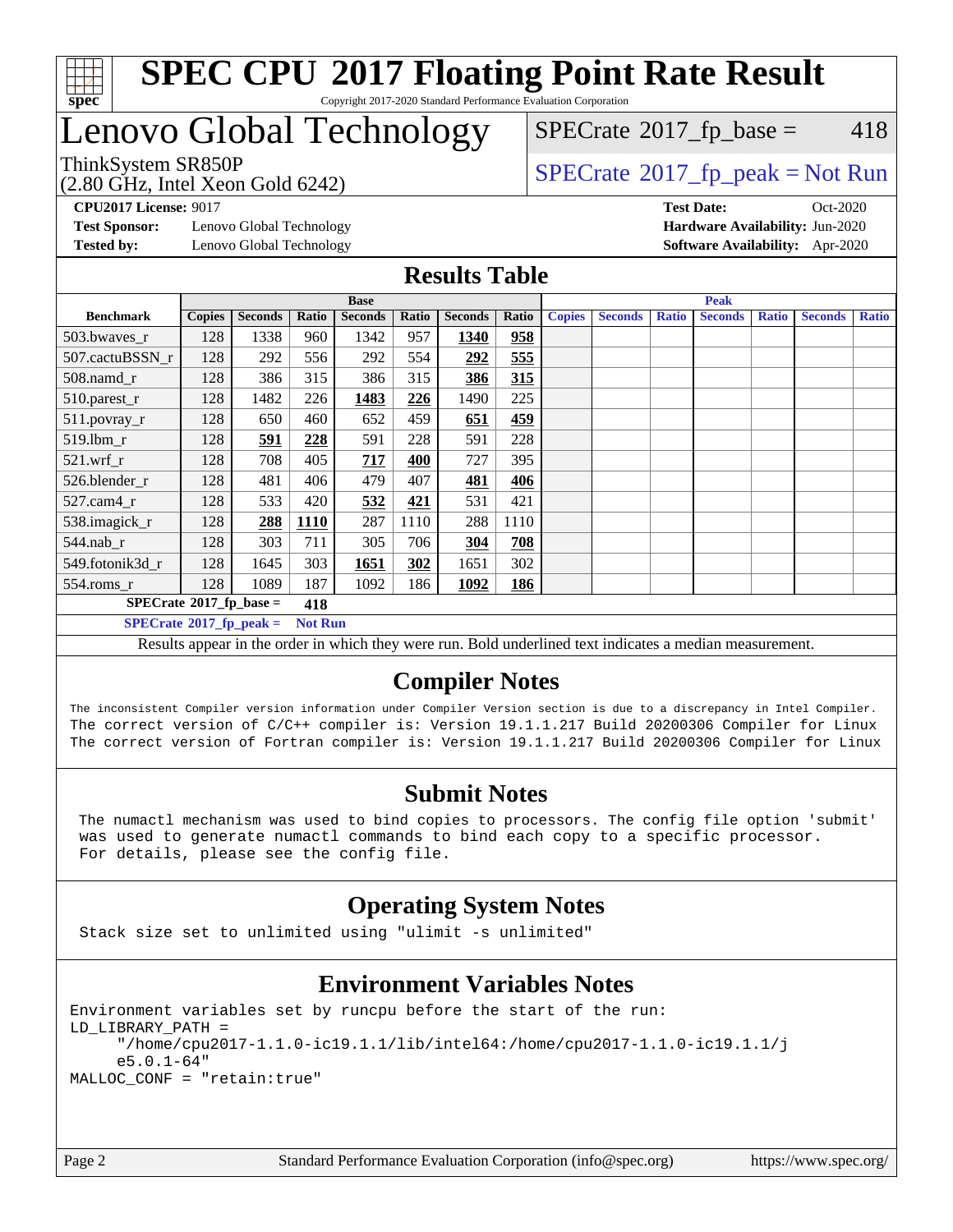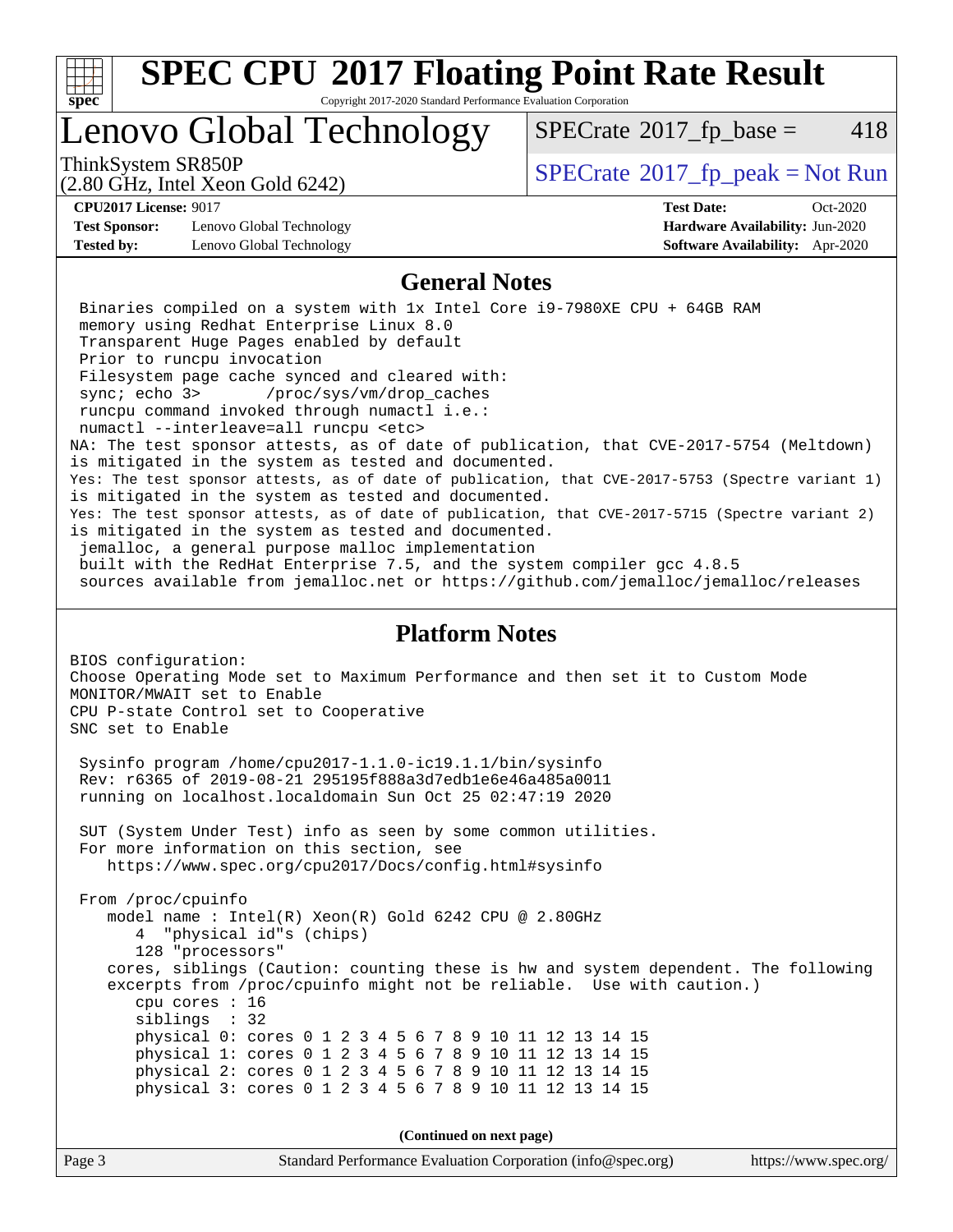

# **[SPEC CPU](http://www.spec.org/auto/cpu2017/Docs/result-fields.html#SPECCPU2017FloatingPointRateResult)[2017 Floating Point Rate Result](http://www.spec.org/auto/cpu2017/Docs/result-fields.html#SPECCPU2017FloatingPointRateResult)**

Copyright 2017-2020 Standard Performance Evaluation Corporation

Lenovo Global Technology

 $SPECTate@2017_fp\_base = 418$ 

(2.80 GHz, Intel Xeon Gold 6242)

ThinkSystem SR850P<br>  $(2.80 \text{ GHz})$  Intel Xeon Gold 6242)

**[CPU2017 License:](http://www.spec.org/auto/cpu2017/Docs/result-fields.html#CPU2017License)** 9017 **[Test Date:](http://www.spec.org/auto/cpu2017/Docs/result-fields.html#TestDate)** Oct-2020

**[Test Sponsor:](http://www.spec.org/auto/cpu2017/Docs/result-fields.html#TestSponsor)** Lenovo Global Technology **[Hardware Availability:](http://www.spec.org/auto/cpu2017/Docs/result-fields.html#HardwareAvailability)** Jun-2020 **[Tested by:](http://www.spec.org/auto/cpu2017/Docs/result-fields.html#Testedby)** Lenovo Global Technology **[Software Availability:](http://www.spec.org/auto/cpu2017/Docs/result-fields.html#SoftwareAvailability)** Apr-2020

#### **[Platform Notes \(Continued\)](http://www.spec.org/auto/cpu2017/Docs/result-fields.html#PlatformNotes)**

|  | From 1scpu:                                                                                                                                                                                                                                                                                                                                                                                                                                                                                                                                                                                                                                                                                     |                                                                                     |  |  |  |  |  |
|--|-------------------------------------------------------------------------------------------------------------------------------------------------------------------------------------------------------------------------------------------------------------------------------------------------------------------------------------------------------------------------------------------------------------------------------------------------------------------------------------------------------------------------------------------------------------------------------------------------------------------------------------------------------------------------------------------------|-------------------------------------------------------------------------------------|--|--|--|--|--|
|  | Architecture:                                                                                                                                                                                                                                                                                                                                                                                                                                                                                                                                                                                                                                                                                   | x86_64                                                                              |  |  |  |  |  |
|  | $CPU$ op-mode( $s$ ):                                                                                                                                                                                                                                                                                                                                                                                                                                                                                                                                                                                                                                                                           | $32$ -bit, $64$ -bit                                                                |  |  |  |  |  |
|  | Byte Order:                                                                                                                                                                                                                                                                                                                                                                                                                                                                                                                                                                                                                                                                                     | Little Endian                                                                       |  |  |  |  |  |
|  | CPU(s):                                                                                                                                                                                                                                                                                                                                                                                                                                                                                                                                                                                                                                                                                         | 128                                                                                 |  |  |  |  |  |
|  | On-line CPU(s) list: $0-127$                                                                                                                                                                                                                                                                                                                                                                                                                                                                                                                                                                                                                                                                    |                                                                                     |  |  |  |  |  |
|  | Thread(s) per core:                                                                                                                                                                                                                                                                                                                                                                                                                                                                                                                                                                                                                                                                             | 2                                                                                   |  |  |  |  |  |
|  | $Core(s)$ per socket:                                                                                                                                                                                                                                                                                                                                                                                                                                                                                                                                                                                                                                                                           | 16                                                                                  |  |  |  |  |  |
|  | Socket(s):                                                                                                                                                                                                                                                                                                                                                                                                                                                                                                                                                                                                                                                                                      | $\overline{4}$                                                                      |  |  |  |  |  |
|  | NUMA $node(s)$ :                                                                                                                                                                                                                                                                                                                                                                                                                                                                                                                                                                                                                                                                                | 8                                                                                   |  |  |  |  |  |
|  | Vendor ID:                                                                                                                                                                                                                                                                                                                                                                                                                                                                                                                                                                                                                                                                                      | GenuineIntel                                                                        |  |  |  |  |  |
|  | CPU family:                                                                                                                                                                                                                                                                                                                                                                                                                                                                                                                                                                                                                                                                                     | 6                                                                                   |  |  |  |  |  |
|  | Model:                                                                                                                                                                                                                                                                                                                                                                                                                                                                                                                                                                                                                                                                                          | 85                                                                                  |  |  |  |  |  |
|  | Model name:                                                                                                                                                                                                                                                                                                                                                                                                                                                                                                                                                                                                                                                                                     | $Intel(R) Xeon(R) Gold 6242 CPU @ 2.80GHz$                                          |  |  |  |  |  |
|  | Stepping:                                                                                                                                                                                                                                                                                                                                                                                                                                                                                                                                                                                                                                                                                       | 6                                                                                   |  |  |  |  |  |
|  | CPU MHz:                                                                                                                                                                                                                                                                                                                                                                                                                                                                                                                                                                                                                                                                                        | 2060.647                                                                            |  |  |  |  |  |
|  | $CPU$ max $MHz$ :                                                                                                                                                                                                                                                                                                                                                                                                                                                                                                                                                                                                                                                                               | 3900.0000                                                                           |  |  |  |  |  |
|  | CPU min MHz:                                                                                                                                                                                                                                                                                                                                                                                                                                                                                                                                                                                                                                                                                    | 1200.0000                                                                           |  |  |  |  |  |
|  | BogoMIPS:                                                                                                                                                                                                                                                                                                                                                                                                                                                                                                                                                                                                                                                                                       | 5600.00                                                                             |  |  |  |  |  |
|  | Virtualization:                                                                                                                                                                                                                                                                                                                                                                                                                                                                                                                                                                                                                                                                                 | VT-x                                                                                |  |  |  |  |  |
|  | L1d cache:                                                                                                                                                                                                                                                                                                                                                                                                                                                                                                                                                                                                                                                                                      | 32K                                                                                 |  |  |  |  |  |
|  | Lli cache:                                                                                                                                                                                                                                                                                                                                                                                                                                                                                                                                                                                                                                                                                      | 32K                                                                                 |  |  |  |  |  |
|  | $L2$ cache:                                                                                                                                                                                                                                                                                                                                                                                                                                                                                                                                                                                                                                                                                     | 1024K                                                                               |  |  |  |  |  |
|  | L3 cache:                                                                                                                                                                                                                                                                                                                                                                                                                                                                                                                                                                                                                                                                                       | 22528K                                                                              |  |  |  |  |  |
|  | NUMA $node0$ $CPU(s)$ :                                                                                                                                                                                                                                                                                                                                                                                                                                                                                                                                                                                                                                                                         | $0-3, 8-11, 64-67, 72-75$                                                           |  |  |  |  |  |
|  | NUMA nodel CPU(s):                                                                                                                                                                                                                                                                                                                                                                                                                                                                                                                                                                                                                                                                              | $4 - 7, 12 - 15, 68 - 71, 76 - 79$                                                  |  |  |  |  |  |
|  | NUMA $node2$ $CPU(s)$ :                                                                                                                                                                                                                                                                                                                                                                                                                                                                                                                                                                                                                                                                         | $16 - 19, 24 - 27, 80 - 83, 88 - 91$                                                |  |  |  |  |  |
|  | NUMA node3 CPU(s):                                                                                                                                                                                                                                                                                                                                                                                                                                                                                                                                                                                                                                                                              | $20 - 23, 28 - 31, 84 - 87, 92 - 95$                                                |  |  |  |  |  |
|  | NUMA $node4$ $CPU(s):$                                                                                                                                                                                                                                                                                                                                                                                                                                                                                                                                                                                                                                                                          | $32 - 35, 40 - 43, 96 - 99, 104 - 107$                                              |  |  |  |  |  |
|  | NUMA $node5$ $CPU(s)$ :                                                                                                                                                                                                                                                                                                                                                                                                                                                                                                                                                                                                                                                                         | $36-39, 44-47, 100-103, 108-111$                                                    |  |  |  |  |  |
|  | NUMA node6 $CPU(s):$                                                                                                                                                                                                                                                                                                                                                                                                                                                                                                                                                                                                                                                                            | 48-51, 56-59, 112-115, 120-123                                                      |  |  |  |  |  |
|  | NUMA $node7$ CPU $(s)$ :                                                                                                                                                                                                                                                                                                                                                                                                                                                                                                                                                                                                                                                                        | $52 - 55, 60 - 63, 116 - 119, 124 - 127$                                            |  |  |  |  |  |
|  | Flags:                                                                                                                                                                                                                                                                                                                                                                                                                                                                                                                                                                                                                                                                                          | fpu vme de pse tsc msr pae mce cx8 apic sep mtrr pge mca cmov                       |  |  |  |  |  |
|  |                                                                                                                                                                                                                                                                                                                                                                                                                                                                                                                                                                                                                                                                                                 | pat pse36 clflush dts acpi mmx fxsr sse sse2 ss ht tm pbe syscall nx pdpelgb rdtscp |  |  |  |  |  |
|  | lm constant_tsc art arch_perfmon pebs bts rep_good nopl xtopology nonstop_tsc cpuid<br>aperfmperf pni pclmulqdq dtes64 monitor ds_cpl vmx smx est tm2 ssse3 sdbg fma cx16<br>xtpr pdcm pcid dca sse4_1 sse4_2 x2apic movbe popcnt tsc_deadline_timer aes xsave<br>avx f16c rdrand lahf_lm abm 3dnowprefetch cpuid_fault epb cat_13 cdp_13<br>invpcid_single intel_ppin ssbd mba ibrs ibpb stibp ibrs_enhanced tpr_shadow vnmi<br>flexpriority ept vpid fsgsbase tsc_adjust bmil hle avx2 smep bmi2 erms invpcid rtm<br>cqm mpx rdt_a avx512f avx512dq rdseed adx smap clflushopt clwb intel_pt avx512cd<br>avx512bw avx512vl xsaveopt xsavec xgetbvl xsaves cqm_llc cqm_occup_llc cqm_mbm_total |                                                                                     |  |  |  |  |  |
|  |                                                                                                                                                                                                                                                                                                                                                                                                                                                                                                                                                                                                                                                                                                 |                                                                                     |  |  |  |  |  |
|  |                                                                                                                                                                                                                                                                                                                                                                                                                                                                                                                                                                                                                                                                                                 |                                                                                     |  |  |  |  |  |
|  |                                                                                                                                                                                                                                                                                                                                                                                                                                                                                                                                                                                                                                                                                                 |                                                                                     |  |  |  |  |  |
|  |                                                                                                                                                                                                                                                                                                                                                                                                                                                                                                                                                                                                                                                                                                 |                                                                                     |  |  |  |  |  |
|  |                                                                                                                                                                                                                                                                                                                                                                                                                                                                                                                                                                                                                                                                                                 |                                                                                     |  |  |  |  |  |
|  |                                                                                                                                                                                                                                                                                                                                                                                                                                                                                                                                                                                                                                                                                                 |                                                                                     |  |  |  |  |  |
|  |                                                                                                                                                                                                                                                                                                                                                                                                                                                                                                                                                                                                                                                                                                 | cqm_mbm_local dtherm ida arat pln pts hwp hwp_act_window hwp_epp hwp_pkg_req pku    |  |  |  |  |  |
|  |                                                                                                                                                                                                                                                                                                                                                                                                                                                                                                                                                                                                                                                                                                 | ospke avx512_vnni flush_l1d arch_capabilities                                       |  |  |  |  |  |
|  |                                                                                                                                                                                                                                                                                                                                                                                                                                                                                                                                                                                                                                                                                                 |                                                                                     |  |  |  |  |  |
|  | /proc/cpuinfo cache data                                                                                                                                                                                                                                                                                                                                                                                                                                                                                                                                                                                                                                                                        |                                                                                     |  |  |  |  |  |
|  |                                                                                                                                                                                                                                                                                                                                                                                                                                                                                                                                                                                                                                                                                                 |                                                                                     |  |  |  |  |  |
|  |                                                                                                                                                                                                                                                                                                                                                                                                                                                                                                                                                                                                                                                                                                 |                                                                                     |  |  |  |  |  |

**(Continued on next page)**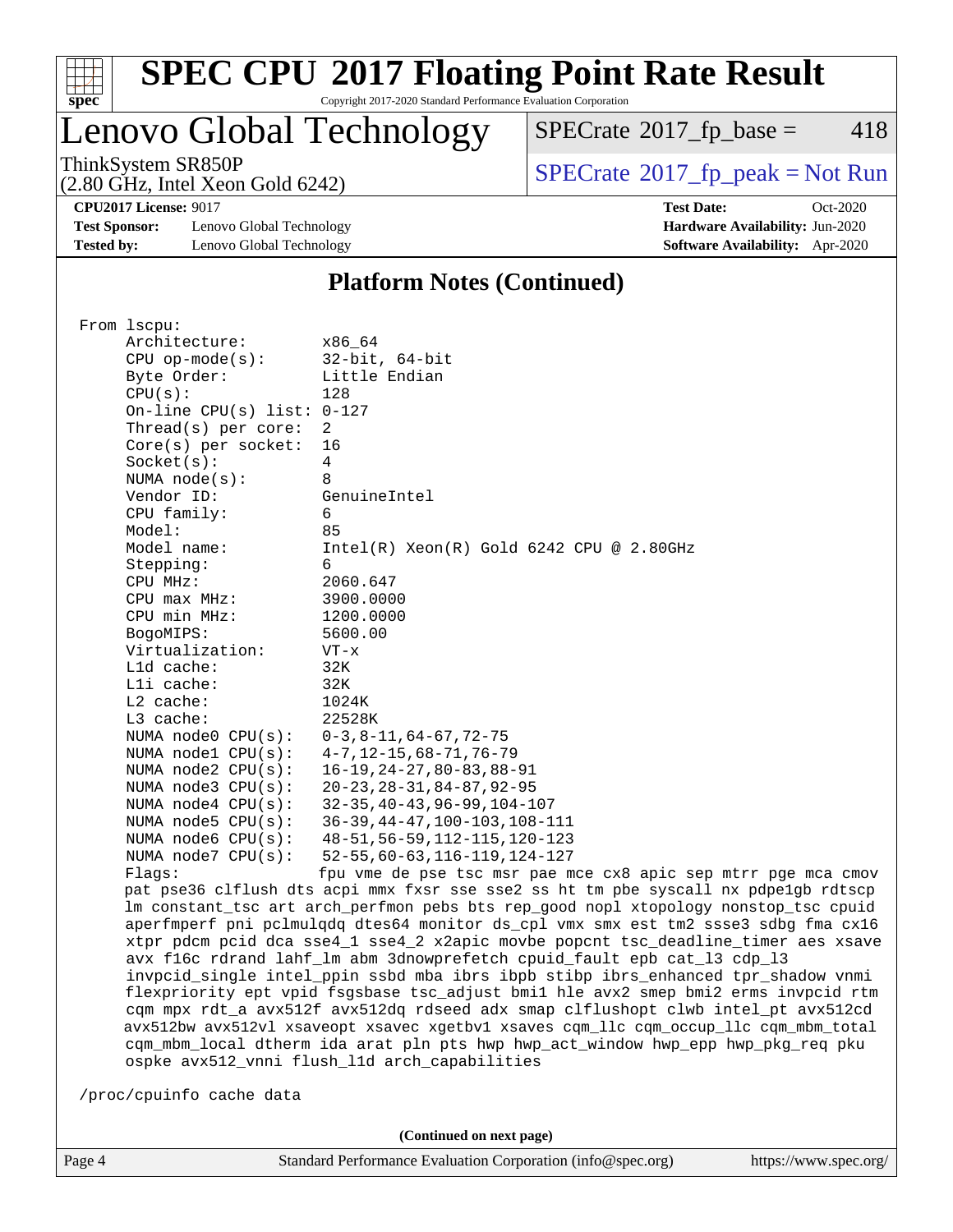

# **[SPEC CPU](http://www.spec.org/auto/cpu2017/Docs/result-fields.html#SPECCPU2017FloatingPointRateResult)[2017 Floating Point Rate Result](http://www.spec.org/auto/cpu2017/Docs/result-fields.html#SPECCPU2017FloatingPointRateResult)**

Copyright 2017-2020 Standard Performance Evaluation Corporation

### Lenovo Global Technology

 $SPECTate@2017<sub>fr</sub> base = 418$ 

(2.80 GHz, Intel Xeon Gold 6242)

**[Test Sponsor:](http://www.spec.org/auto/cpu2017/Docs/result-fields.html#TestSponsor)** Lenovo Global Technology **[Hardware Availability:](http://www.spec.org/auto/cpu2017/Docs/result-fields.html#HardwareAvailability)** Jun-2020 **[Tested by:](http://www.spec.org/auto/cpu2017/Docs/result-fields.html#Testedby)** Lenovo Global Technology **[Software Availability:](http://www.spec.org/auto/cpu2017/Docs/result-fields.html#SoftwareAvailability)** Apr-2020

ThinkSystem SR850P<br>(2.80 GHz, Intel Xeon Gold 6242)  $\vert$  [SPECrate](http://www.spec.org/auto/cpu2017/Docs/result-fields.html#SPECrate2017fppeak)®[2017\\_fp\\_peak = N](http://www.spec.org/auto/cpu2017/Docs/result-fields.html#SPECrate2017fppeak)ot Run

**[CPU2017 License:](http://www.spec.org/auto/cpu2017/Docs/result-fields.html#CPU2017License)** 9017 **[Test Date:](http://www.spec.org/auto/cpu2017/Docs/result-fields.html#TestDate)** Oct-2020

#### **[Platform Notes \(Continued\)](http://www.spec.org/auto/cpu2017/Docs/result-fields.html#PlatformNotes)**

cache size : 22528 KB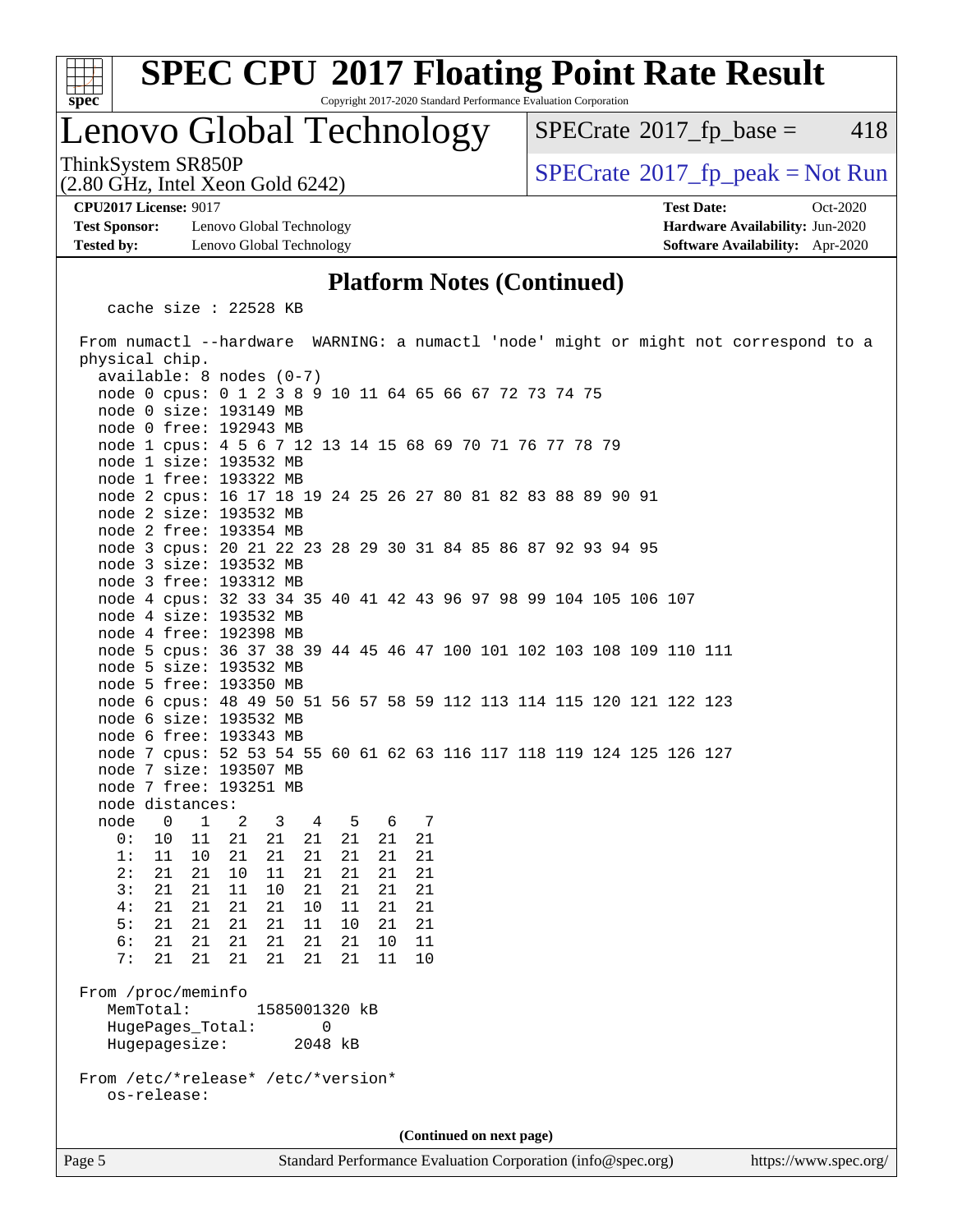

Lenovo Global Technology

 $SPECTate@2017<sub>fr</sub> base = 418$ 

(2.80 GHz, Intel Xeon Gold 6242)

ThinkSystem SR850P<br>  $SPECTI<sub>2</sub>$  [SPECrate](http://www.spec.org/auto/cpu2017/Docs/result-fields.html#SPECrate2017fppeak)®[2017\\_fp\\_peak = N](http://www.spec.org/auto/cpu2017/Docs/result-fields.html#SPECrate2017fppeak)ot Run

**[Test Sponsor:](http://www.spec.org/auto/cpu2017/Docs/result-fields.html#TestSponsor)** Lenovo Global Technology **[Hardware Availability:](http://www.spec.org/auto/cpu2017/Docs/result-fields.html#HardwareAvailability)** Jun-2020 **[Tested by:](http://www.spec.org/auto/cpu2017/Docs/result-fields.html#Testedby)** Lenovo Global Technology **[Software Availability:](http://www.spec.org/auto/cpu2017/Docs/result-fields.html#SoftwareAvailability)** Apr-2020

**[CPU2017 License:](http://www.spec.org/auto/cpu2017/Docs/result-fields.html#CPU2017License)** 9017 **[Test Date:](http://www.spec.org/auto/cpu2017/Docs/result-fields.html#TestDate)** Oct-2020

#### **[Platform Notes \(Continued\)](http://www.spec.org/auto/cpu2017/Docs/result-fields.html#PlatformNotes)**

 NAME="Red Hat Enterprise Linux" VERSION="8.0 (Ootpa)" ID="rhel" ID\_LIKE="fedora" VERSION\_ID="8.0" PLATFORM\_ID="platform:el8" PRETTY\_NAME="Red Hat Enterprise Linux 8.0 (Ootpa)" ANSI\_COLOR="0;31" redhat-release: Red Hat Enterprise Linux release 8.0 (Ootpa) system-release: Red Hat Enterprise Linux release 8.0 (Ootpa) system-release-cpe: cpe:/o:redhat:enterprise\_linux:8.0:ga uname -a: Linux localhost.localdomain 4.18.0-80.el8.x86\_64 #1 SMP Wed Mar 13 12:02:46 UTC 2019 x86\_64 x86\_64 x86\_64 GNU/Linux Kernel self-reported vulnerability status: CVE-2018-3620 (L1 Terminal Fault): Not affected<br>Microarchitectural Data Sampling: No status reported Microarchitectural Data Sampling: CVE-2017-5754 (Meltdown): Not affected CVE-2018-3639 (Speculative Store Bypass): Mitigation: Speculative Store Bypass disabled via prctl and seccomp CVE-2017-5753 (Spectre variant 1): Mitigation: \_\_user pointer sanitization CVE-2017-5715 (Spectre variant 2): Mitigation: Enhanced IBRS, IBPB: conditional, RSB filling run-level 3 Oct 25 02:44 SPEC is set to: /home/cpu2017-1.1.0-ic19.1.1 Filesystem Type Size Used Avail Use% Mounted on /dev/sda4 xfs 839G 22G 817G 3% /home From /sys/devices/virtual/dmi/id BIOS: Lenovo -[TEE156L-2.61]- 05/20/2020 Vendor: Lenovo Product: ThinkSystem SR850P -[7D2HCTO1WW]- Product Family: ThinkSystem Serial: 1234567890 Additional information from dmidecode follows. WARNING: Use caution when you interpret this section. The 'dmidecode' program reads system data which is "intended to allow hardware to be accurately determined", but the intent may not be met, as there are frequent changes to hardware, firmware, and the "DMTF SMBIOS" standard. Memory: 48x Samsung M393A4K40CB2-CVF 32 GB 2 rank 2933

**(Continued on next page)**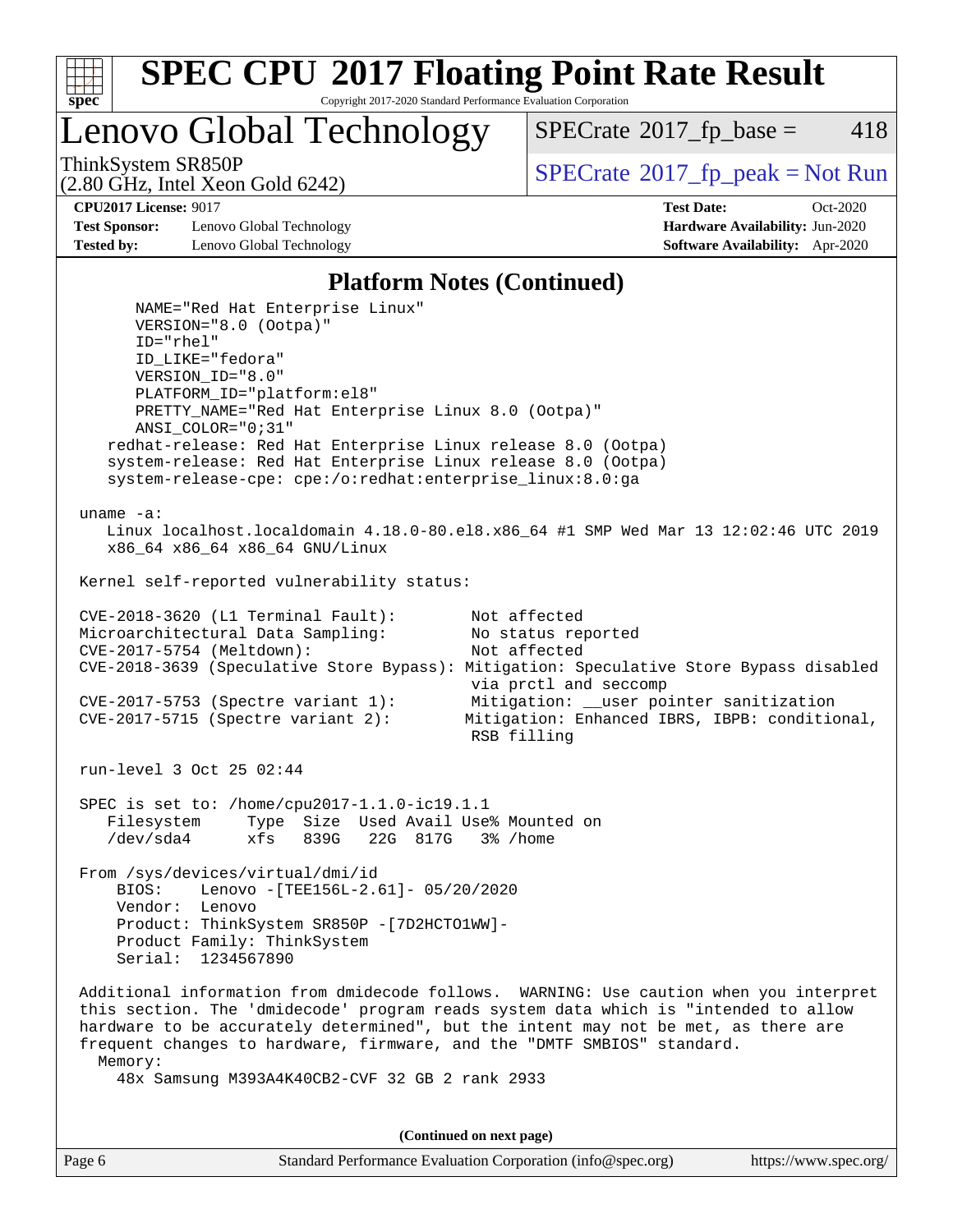

# **[SPEC CPU](http://www.spec.org/auto/cpu2017/Docs/result-fields.html#SPECCPU2017FloatingPointRateResult)[2017 Floating Point Rate Result](http://www.spec.org/auto/cpu2017/Docs/result-fields.html#SPECCPU2017FloatingPointRateResult)**

Copyright 2017-2020 Standard Performance Evaluation Corporation

### Lenovo Global Technology

 $SPECTate@2017_fp\_base = 418$ 

(2.80 GHz, Intel Xeon Gold 6242)

ThinkSystem SR850P<br>  $(2.80 \text{ GHz})$  Intel Xeon Gold 6242)

**[Test Sponsor:](http://www.spec.org/auto/cpu2017/Docs/result-fields.html#TestSponsor)** Lenovo Global Technology **[Hardware Availability:](http://www.spec.org/auto/cpu2017/Docs/result-fields.html#HardwareAvailability)** Jun-2020 **[Tested by:](http://www.spec.org/auto/cpu2017/Docs/result-fields.html#Testedby)** Lenovo Global Technology **[Software Availability:](http://www.spec.org/auto/cpu2017/Docs/result-fields.html#SoftwareAvailability)** Apr-2020

**[CPU2017 License:](http://www.spec.org/auto/cpu2017/Docs/result-fields.html#CPU2017License)** 9017 **[Test Date:](http://www.spec.org/auto/cpu2017/Docs/result-fields.html#TestDate)** Oct-2020

#### **[Platform Notes \(Continued\)](http://www.spec.org/auto/cpu2017/Docs/result-fields.html#PlatformNotes)**

(End of data from sysinfo program)

#### **[Compiler Version Notes](http://www.spec.org/auto/cpu2017/Docs/result-fields.html#CompilerVersionNotes)**

| =====================<br>C                                                                                                                                                 | :==============<br>=======================<br>  519.1bm_r(base) 538.imagick_r(base) 544.nab_r(base)                                                                                                                                |                       |  |  |  |
|----------------------------------------------------------------------------------------------------------------------------------------------------------------------------|------------------------------------------------------------------------------------------------------------------------------------------------------------------------------------------------------------------------------------|-----------------------|--|--|--|
|                                                                                                                                                                            |                                                                                                                                                                                                                                    |                       |  |  |  |
| Intel(R) C Compiler for applications running on $Intel(R)$ 64, Version 2021.1<br>NextGen Build 20200304<br>Copyright (C) 1985-2020 Intel Corporation. All rights reserved. |                                                                                                                                                                                                                                    |                       |  |  |  |
|                                                                                                                                                                            |                                                                                                                                                                                                                                    |                       |  |  |  |
|                                                                                                                                                                            |                                                                                                                                                                                                                                    |                       |  |  |  |
| $C++$                                                                                                                                                                      | 508. $n$ amd_r(base) 510. $parest$ _r(base)                                                                                                                                                                                        |                       |  |  |  |
| NextGen Build 20200304                                                                                                                                                     | Intel(R) C++ Compiler for applications running on Intel(R) 64, Version 2021.1<br>Copyright (C) 1985-2020 Intel Corporation. All rights reserved.                                                                                   |                       |  |  |  |
|                                                                                                                                                                            |                                                                                                                                                                                                                                    |                       |  |  |  |
|                                                                                                                                                                            | $C++$ , C $\qquad \qquad$ 511.povray_r(base) 526.blender_r(base)                                                                                                                                                                   |                       |  |  |  |
| NextGen Build 20200304<br>NextGen Build 20200304                                                                                                                           | Intel(R) C++ Compiler for applications running on Intel(R) 64, Version 2021.1<br>Copyright (C) 1985-2020 Intel Corporation. All rights reserved.<br>Intel(R) C Compiler for applications running on $Intel(R) 64$ , Version 2021.1 |                       |  |  |  |
|                                                                                                                                                                            | Copyright (C) 1985-2020 Intel Corporation. All rights reserved.                                                                                                                                                                    |                       |  |  |  |
|                                                                                                                                                                            |                                                                                                                                                                                                                                    |                       |  |  |  |
|                                                                                                                                                                            | $C++$ , C, Fortran   507.cactuBSSN_r(base)                                                                                                                                                                                         |                       |  |  |  |
| NextGen Build 20200304                                                                                                                                                     | Intel(R) $C++$ Compiler for applications running on Intel(R) 64, Version 2021.1<br>Copyright (C) 1985-2020 Intel Corporation. All rights reserved.                                                                                 |                       |  |  |  |
| NextGen Build 20200304                                                                                                                                                     | Intel(R) C Compiler for applications running on $Intel(R) 64$ , Version 2021.1                                                                                                                                                     |                       |  |  |  |
|                                                                                                                                                                            | Copyright (C) 1985-2020 Intel Corporation. All rights reserved.                                                                                                                                                                    |                       |  |  |  |
|                                                                                                                                                                            | $Intel(R)$ Fortran Intel(R) 64 Compiler for applications running on Intel(R)<br>64, Version 19.1.1.217 Build 20200306                                                                                                              |                       |  |  |  |
|                                                                                                                                                                            | Copyright (C) 1985-2020 Intel Corporation. All rights reserved.                                                                                                                                                                    |                       |  |  |  |
|                                                                                                                                                                            |                                                                                                                                                                                                                                    |                       |  |  |  |
|                                                                                                                                                                            |                                                                                                                                                                                                                                    |                       |  |  |  |
|                                                                                                                                                                            | (Continued on next page)                                                                                                                                                                                                           |                       |  |  |  |
| Page 7                                                                                                                                                                     | Standard Performance Evaluation Corporation (info@spec.org)                                                                                                                                                                        | https://www.spec.org/ |  |  |  |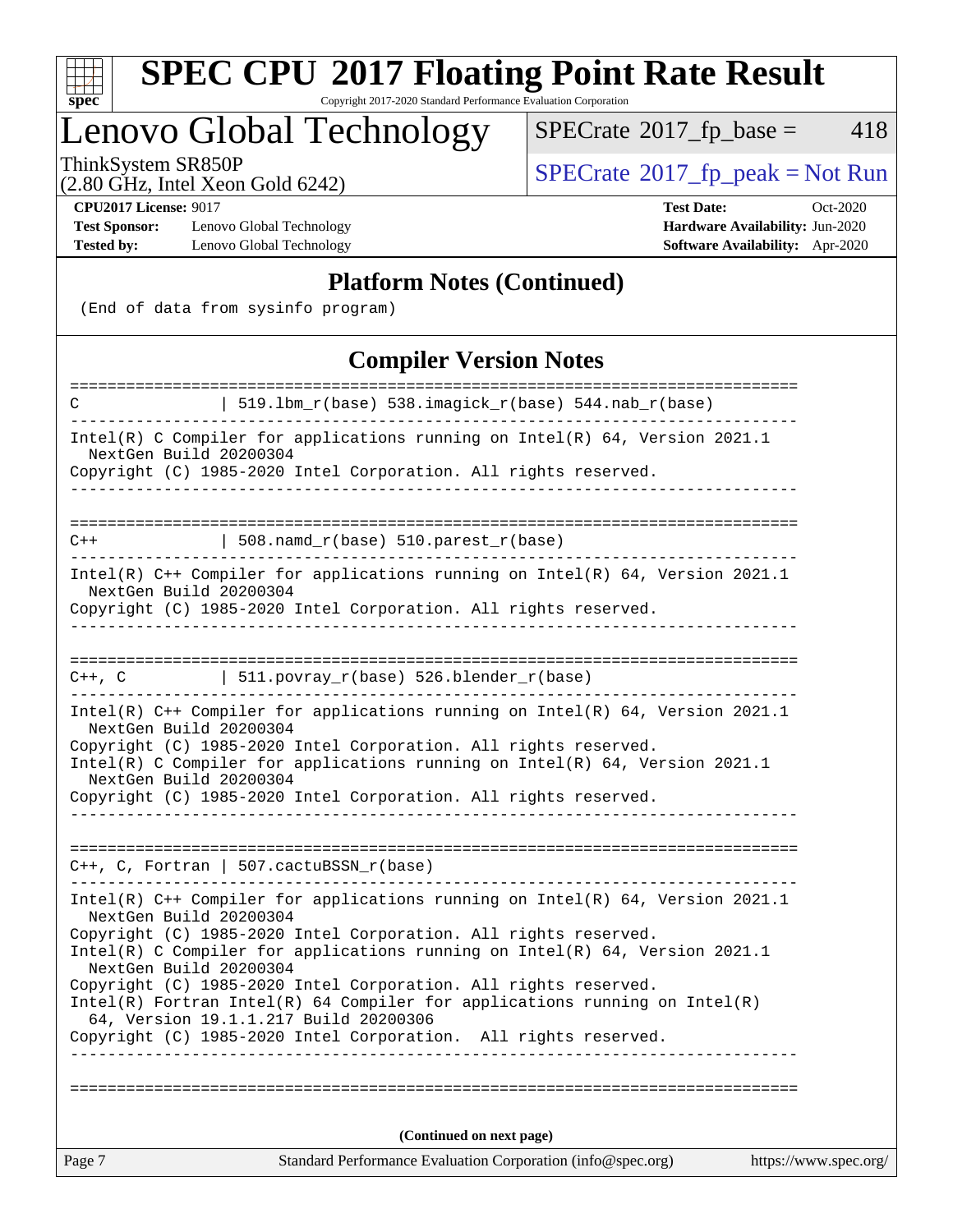

## Lenovo Global Technology

 $SPECTate@2017_fp\_base = 418$ 

(2.80 GHz, Intel Xeon Gold 6242)

ThinkSystem SR850P<br>  $\begin{array}{c}\n\text{SPECrate} \textcirc 2017\_fp\_peak = Not Run \\
\text{SPECrate} \textcirc 2017\_fp\_peak = Not Run\n\end{array}$  $\begin{array}{c}\n\text{SPECrate} \textcirc 2017\_fp\_peak = Not Run \\
\text{SPECrate} \textcirc 2017\_fp\_peak = Not Run\n\end{array}$  $\begin{array}{c}\n\text{SPECrate} \textcirc 2017\_fp\_peak = Not Run \\
\text{SPECrate} \textcirc 2017\_fp\_peak = Not Run\n\end{array}$ 

**[Test Sponsor:](http://www.spec.org/auto/cpu2017/Docs/result-fields.html#TestSponsor)** Lenovo Global Technology **[Hardware Availability:](http://www.spec.org/auto/cpu2017/Docs/result-fields.html#HardwareAvailability)** Jun-2020 **[Tested by:](http://www.spec.org/auto/cpu2017/Docs/result-fields.html#Testedby)** Lenovo Global Technology **[Software Availability:](http://www.spec.org/auto/cpu2017/Docs/result-fields.html#SoftwareAvailability)** Apr-2020

**[CPU2017 License:](http://www.spec.org/auto/cpu2017/Docs/result-fields.html#CPU2017License)** 9017 **[Test Date:](http://www.spec.org/auto/cpu2017/Docs/result-fields.html#TestDate)** Oct-2020

### **[Compiler Version Notes \(Continued\)](http://www.spec.org/auto/cpu2017/Docs/result-fields.html#CompilerVersionNotes)**

| Fortran                | 503.bwaves r(base) 549.fotonik3d r(base) 554.roms r(base)                                                                                                                                                                                                                                                                                   |
|------------------------|---------------------------------------------------------------------------------------------------------------------------------------------------------------------------------------------------------------------------------------------------------------------------------------------------------------------------------------------|
|                        | Intel(R) Fortran Intel(R) 64 Compiler for applications running on Intel(R)<br>64, Version 19.1.1.217 Build 20200306<br>Copyright (C) 1985-2020 Intel Corporation. All rights reserved.                                                                                                                                                      |
|                        | Fortran, C $\vert$ 521.wrf_r(base) 527.cam4_r(base)                                                                                                                                                                                                                                                                                         |
| NextGen Build 20200304 | Intel(R) Fortran Intel(R) 64 Compiler for applications running on Intel(R)<br>64, Version 19.1.1.217 Build 20200306<br>Copyright (C) 1985-2020 Intel Corporation. All rights reserved.<br>Intel(R) C Compiler for applications running on Intel(R) $64$ , Version 2021.1<br>Copyright (C) 1985-2020 Intel Corporation. All rights reserved. |

**[Base Compiler Invocation](http://www.spec.org/auto/cpu2017/Docs/result-fields.html#BaseCompilerInvocation)**

[C benchmarks](http://www.spec.org/auto/cpu2017/Docs/result-fields.html#Cbenchmarks): [icc](http://www.spec.org/cpu2017/results/res2020q4/cpu2017-20201026-24286.flags.html#user_CCbase_intel_icc_66fc1ee009f7361af1fbd72ca7dcefbb700085f36577c54f309893dd4ec40d12360134090235512931783d35fd58c0460139e722d5067c5574d8eaf2b3e37e92)

[C++ benchmarks:](http://www.spec.org/auto/cpu2017/Docs/result-fields.html#CXXbenchmarks) [icpc](http://www.spec.org/cpu2017/results/res2020q4/cpu2017-20201026-24286.flags.html#user_CXXbase_intel_icpc_c510b6838c7f56d33e37e94d029a35b4a7bccf4766a728ee175e80a419847e808290a9b78be685c44ab727ea267ec2f070ec5dc83b407c0218cded6866a35d07)

[Fortran benchmarks](http://www.spec.org/auto/cpu2017/Docs/result-fields.html#Fortranbenchmarks): [ifort](http://www.spec.org/cpu2017/results/res2020q4/cpu2017-20201026-24286.flags.html#user_FCbase_intel_ifort_8111460550e3ca792625aed983ce982f94888b8b503583aa7ba2b8303487b4d8a21a13e7191a45c5fd58ff318f48f9492884d4413fa793fd88dd292cad7027ca)

[Benchmarks using both Fortran and C](http://www.spec.org/auto/cpu2017/Docs/result-fields.html#BenchmarksusingbothFortranandC): [ifort](http://www.spec.org/cpu2017/results/res2020q4/cpu2017-20201026-24286.flags.html#user_CC_FCbase_intel_ifort_8111460550e3ca792625aed983ce982f94888b8b503583aa7ba2b8303487b4d8a21a13e7191a45c5fd58ff318f48f9492884d4413fa793fd88dd292cad7027ca) [icc](http://www.spec.org/cpu2017/results/res2020q4/cpu2017-20201026-24286.flags.html#user_CC_FCbase_intel_icc_66fc1ee009f7361af1fbd72ca7dcefbb700085f36577c54f309893dd4ec40d12360134090235512931783d35fd58c0460139e722d5067c5574d8eaf2b3e37e92)

[Benchmarks using both C and C++](http://www.spec.org/auto/cpu2017/Docs/result-fields.html#BenchmarksusingbothCandCXX): [icpc](http://www.spec.org/cpu2017/results/res2020q4/cpu2017-20201026-24286.flags.html#user_CC_CXXbase_intel_icpc_c510b6838c7f56d33e37e94d029a35b4a7bccf4766a728ee175e80a419847e808290a9b78be685c44ab727ea267ec2f070ec5dc83b407c0218cded6866a35d07) [icc](http://www.spec.org/cpu2017/results/res2020q4/cpu2017-20201026-24286.flags.html#user_CC_CXXbase_intel_icc_66fc1ee009f7361af1fbd72ca7dcefbb700085f36577c54f309893dd4ec40d12360134090235512931783d35fd58c0460139e722d5067c5574d8eaf2b3e37e92)

[Benchmarks using Fortran, C, and C++:](http://www.spec.org/auto/cpu2017/Docs/result-fields.html#BenchmarksusingFortranCandCXX) [icpc](http://www.spec.org/cpu2017/results/res2020q4/cpu2017-20201026-24286.flags.html#user_CC_CXX_FCbase_intel_icpc_c510b6838c7f56d33e37e94d029a35b4a7bccf4766a728ee175e80a419847e808290a9b78be685c44ab727ea267ec2f070ec5dc83b407c0218cded6866a35d07) [icc](http://www.spec.org/cpu2017/results/res2020q4/cpu2017-20201026-24286.flags.html#user_CC_CXX_FCbase_intel_icc_66fc1ee009f7361af1fbd72ca7dcefbb700085f36577c54f309893dd4ec40d12360134090235512931783d35fd58c0460139e722d5067c5574d8eaf2b3e37e92) [ifort](http://www.spec.org/cpu2017/results/res2020q4/cpu2017-20201026-24286.flags.html#user_CC_CXX_FCbase_intel_ifort_8111460550e3ca792625aed983ce982f94888b8b503583aa7ba2b8303487b4d8a21a13e7191a45c5fd58ff318f48f9492884d4413fa793fd88dd292cad7027ca)

### **[Base Portability Flags](http://www.spec.org/auto/cpu2017/Docs/result-fields.html#BasePortabilityFlags)**

 503.bwaves\_r: [-DSPEC\\_LP64](http://www.spec.org/cpu2017/results/res2020q4/cpu2017-20201026-24286.flags.html#suite_basePORTABILITY503_bwaves_r_DSPEC_LP64) 507.cactuBSSN\_r: [-DSPEC\\_LP64](http://www.spec.org/cpu2017/results/res2020q4/cpu2017-20201026-24286.flags.html#suite_basePORTABILITY507_cactuBSSN_r_DSPEC_LP64) 508.namd\_r: [-DSPEC\\_LP64](http://www.spec.org/cpu2017/results/res2020q4/cpu2017-20201026-24286.flags.html#suite_basePORTABILITY508_namd_r_DSPEC_LP64)

**(Continued on next page)**

Page 8 Standard Performance Evaluation Corporation [\(info@spec.org\)](mailto:info@spec.org) <https://www.spec.org/>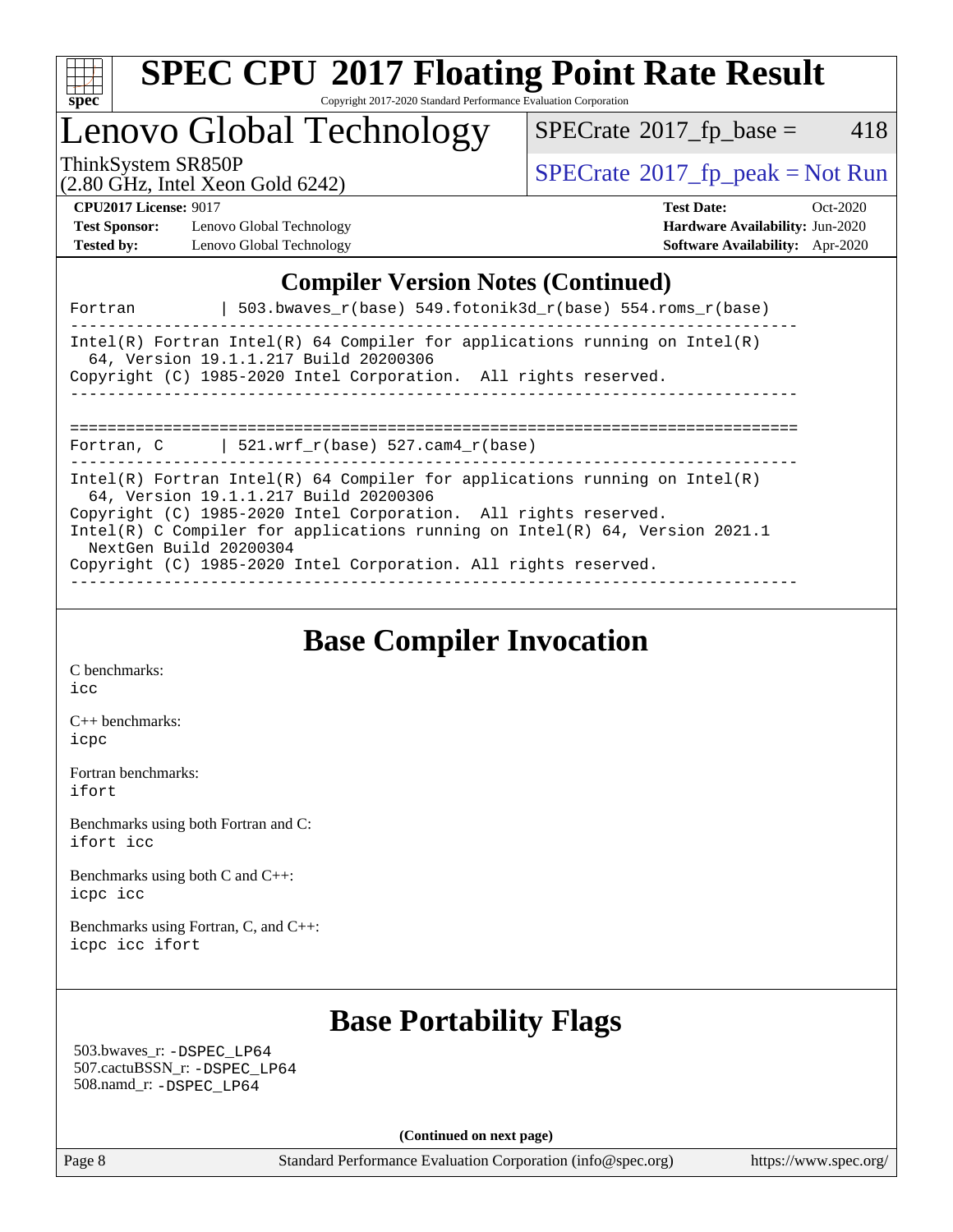

### Lenovo Global Technology

 $SPECTate@2017<sub>fr</sub> base = 418$ 

(2.80 GHz, Intel Xeon Gold 6242)

ThinkSystem SR850P<br>  $(2.80 \text{ GHz} \text{ Intel } \text{Yoon} \text{ Gold } 6242)$  [SPECrate](http://www.spec.org/auto/cpu2017/Docs/result-fields.html#SPECrate2017fppeak)®[2017\\_fp\\_peak = N](http://www.spec.org/auto/cpu2017/Docs/result-fields.html#SPECrate2017fppeak)ot Run

**[Test Sponsor:](http://www.spec.org/auto/cpu2017/Docs/result-fields.html#TestSponsor)** Lenovo Global Technology **[Hardware Availability:](http://www.spec.org/auto/cpu2017/Docs/result-fields.html#HardwareAvailability)** Jun-2020 **[Tested by:](http://www.spec.org/auto/cpu2017/Docs/result-fields.html#Testedby)** Lenovo Global Technology **[Software Availability:](http://www.spec.org/auto/cpu2017/Docs/result-fields.html#SoftwareAvailability)** Apr-2020

**[CPU2017 License:](http://www.spec.org/auto/cpu2017/Docs/result-fields.html#CPU2017License)** 9017 **[Test Date:](http://www.spec.org/auto/cpu2017/Docs/result-fields.html#TestDate)** Oct-2020

### **[Base Portability Flags \(Continued\)](http://www.spec.org/auto/cpu2017/Docs/result-fields.html#BasePortabilityFlags)**

 510.parest\_r: [-DSPEC\\_LP64](http://www.spec.org/cpu2017/results/res2020q4/cpu2017-20201026-24286.flags.html#suite_basePORTABILITY510_parest_r_DSPEC_LP64) 511.povray\_r: [-DSPEC\\_LP64](http://www.spec.org/cpu2017/results/res2020q4/cpu2017-20201026-24286.flags.html#suite_basePORTABILITY511_povray_r_DSPEC_LP64) 519.lbm\_r: [-DSPEC\\_LP64](http://www.spec.org/cpu2017/results/res2020q4/cpu2017-20201026-24286.flags.html#suite_basePORTABILITY519_lbm_r_DSPEC_LP64) 521.wrf\_r: [-DSPEC\\_LP64](http://www.spec.org/cpu2017/results/res2020q4/cpu2017-20201026-24286.flags.html#suite_basePORTABILITY521_wrf_r_DSPEC_LP64) [-DSPEC\\_CASE\\_FLAG](http://www.spec.org/cpu2017/results/res2020q4/cpu2017-20201026-24286.flags.html#b521.wrf_r_baseCPORTABILITY_DSPEC_CASE_FLAG) [-convert big\\_endian](http://www.spec.org/cpu2017/results/res2020q4/cpu2017-20201026-24286.flags.html#user_baseFPORTABILITY521_wrf_r_convert_big_endian_c3194028bc08c63ac5d04de18c48ce6d347e4e562e8892b8bdbdc0214820426deb8554edfa529a3fb25a586e65a3d812c835984020483e7e73212c4d31a38223) 526.blender\_r: [-DSPEC\\_LP64](http://www.spec.org/cpu2017/results/res2020q4/cpu2017-20201026-24286.flags.html#suite_basePORTABILITY526_blender_r_DSPEC_LP64) [-DSPEC\\_LINUX](http://www.spec.org/cpu2017/results/res2020q4/cpu2017-20201026-24286.flags.html#b526.blender_r_baseCPORTABILITY_DSPEC_LINUX) [-funsigned-char](http://www.spec.org/cpu2017/results/res2020q4/cpu2017-20201026-24286.flags.html#user_baseCPORTABILITY526_blender_r_force_uchar_40c60f00ab013830e2dd6774aeded3ff59883ba5a1fc5fc14077f794d777847726e2a5858cbc7672e36e1b067e7e5c1d9a74f7176df07886a243d7cc18edfe67) 527.cam4\_r: [-DSPEC\\_LP64](http://www.spec.org/cpu2017/results/res2020q4/cpu2017-20201026-24286.flags.html#suite_basePORTABILITY527_cam4_r_DSPEC_LP64) [-DSPEC\\_CASE\\_FLAG](http://www.spec.org/cpu2017/results/res2020q4/cpu2017-20201026-24286.flags.html#b527.cam4_r_baseCPORTABILITY_DSPEC_CASE_FLAG) 538.imagick\_r: [-DSPEC\\_LP64](http://www.spec.org/cpu2017/results/res2020q4/cpu2017-20201026-24286.flags.html#suite_basePORTABILITY538_imagick_r_DSPEC_LP64) 544.nab\_r: [-DSPEC\\_LP64](http://www.spec.org/cpu2017/results/res2020q4/cpu2017-20201026-24286.flags.html#suite_basePORTABILITY544_nab_r_DSPEC_LP64) 549.fotonik3d\_r: [-DSPEC\\_LP64](http://www.spec.org/cpu2017/results/res2020q4/cpu2017-20201026-24286.flags.html#suite_basePORTABILITY549_fotonik3d_r_DSPEC_LP64) 554.roms\_r: [-DSPEC\\_LP64](http://www.spec.org/cpu2017/results/res2020q4/cpu2017-20201026-24286.flags.html#suite_basePORTABILITY554_roms_r_DSPEC_LP64)

### **[Base Optimization Flags](http://www.spec.org/auto/cpu2017/Docs/result-fields.html#BaseOptimizationFlags)**

#### [C benchmarks](http://www.spec.org/auto/cpu2017/Docs/result-fields.html#Cbenchmarks):

```
-m64 -qnextgen -std=c11
-Wl,-plugin-opt=-x86-branches-within-32B-boundaries -Wl,-z,muldefs
-fuse-ld=gold -xCORE-AVX512 -Ofast -ffast-math -flto -mfpmath=sse
-funroll-loops -qopt-mem-layout-trans=4
-L/usr/local/jemalloc64-5.0.1/lib -ljemalloc
```
[C++ benchmarks:](http://www.spec.org/auto/cpu2017/Docs/result-fields.html#CXXbenchmarks)

[-m64](http://www.spec.org/cpu2017/results/res2020q4/cpu2017-20201026-24286.flags.html#user_CXXbase_m64-icc) [-qnextgen](http://www.spec.org/cpu2017/results/res2020q4/cpu2017-20201026-24286.flags.html#user_CXXbase_f-qnextgen) [-Wl,-plugin-opt=-x86-branches-within-32B-boundaries](http://www.spec.org/cpu2017/results/res2020q4/cpu2017-20201026-24286.flags.html#user_CXXbase_f-x86-branches-within-32B-boundaries_0098b4e4317ae60947b7b728078a624952a08ac37a3c797dfb4ffeb399e0c61a9dd0f2f44ce917e9361fb9076ccb15e7824594512dd315205382d84209e912f3) [-Wl,-z,muldefs](http://www.spec.org/cpu2017/results/res2020q4/cpu2017-20201026-24286.flags.html#user_CXXbase_link_force_multiple1_b4cbdb97b34bdee9ceefcfe54f4c8ea74255f0b02a4b23e853cdb0e18eb4525ac79b5a88067c842dd0ee6996c24547a27a4b99331201badda8798ef8a743f577) [-fuse-ld=gold](http://www.spec.org/cpu2017/results/res2020q4/cpu2017-20201026-24286.flags.html#user_CXXbase_f-fuse-ld_920b3586e2b8c6e0748b9c84fa9b744736ba725a32cab14ad8f3d4ad28eecb2f59d1144823d2e17006539a88734fe1fc08fc3035f7676166309105a78aaabc32) [-xCORE-AVX512](http://www.spec.org/cpu2017/results/res2020q4/cpu2017-20201026-24286.flags.html#user_CXXbase_f-xCORE-AVX512) [-Ofast](http://www.spec.org/cpu2017/results/res2020q4/cpu2017-20201026-24286.flags.html#user_CXXbase_f-Ofast) [-ffast-math](http://www.spec.org/cpu2017/results/res2020q4/cpu2017-20201026-24286.flags.html#user_CXXbase_f-ffast-math) [-flto](http://www.spec.org/cpu2017/results/res2020q4/cpu2017-20201026-24286.flags.html#user_CXXbase_f-flto) [-mfpmath=sse](http://www.spec.org/cpu2017/results/res2020q4/cpu2017-20201026-24286.flags.html#user_CXXbase_f-mfpmath_70eb8fac26bde974f8ab713bc9086c5621c0b8d2f6c86f38af0bd7062540daf19db5f3a066d8c6684be05d84c9b6322eb3b5be6619d967835195b93d6c02afa1) [-funroll-loops](http://www.spec.org/cpu2017/results/res2020q4/cpu2017-20201026-24286.flags.html#user_CXXbase_f-funroll-loops) [-qopt-mem-layout-trans=4](http://www.spec.org/cpu2017/results/res2020q4/cpu2017-20201026-24286.flags.html#user_CXXbase_f-qopt-mem-layout-trans_fa39e755916c150a61361b7846f310bcdf6f04e385ef281cadf3647acec3f0ae266d1a1d22d972a7087a248fd4e6ca390a3634700869573d231a252c784941a8) [-L/usr/local/jemalloc64-5.0.1/lib](http://www.spec.org/cpu2017/results/res2020q4/cpu2017-20201026-24286.flags.html#user_CXXbase_jemalloc_link_path64_1_cc289568b1a6c0fd3b62c91b824c27fcb5af5e8098e6ad028160d21144ef1b8aef3170d2acf0bee98a8da324cfe4f67d0a3d0c4cc4673d993d694dc2a0df248b) [-ljemalloc](http://www.spec.org/cpu2017/results/res2020q4/cpu2017-20201026-24286.flags.html#user_CXXbase_jemalloc_link_lib_d1249b907c500fa1c0672f44f562e3d0f79738ae9e3c4a9c376d49f265a04b9c99b167ecedbf6711b3085be911c67ff61f150a17b3472be731631ba4d0471706)

[Fortran benchmarks](http://www.spec.org/auto/cpu2017/Docs/result-fields.html#Fortranbenchmarks):

```
-m64 -Wl,-plugin-opt=-x86-branches-within-32B-boundaries -Wl,-z,muldefs
-fuse-ld=gold -xCORE-AVX512 -O3 -ipo -no-prec-div -qopt-prefetch
-ffinite-math-only -qopt-multiple-gather-scatter-by-shuffles
-qopt-mem-layout-trans=4 -nostandard-realloc-lhs -align array32byte
-auto -mbranches-within-32B-boundaries
-L/usr/local/jemalloc64-5.0.1/lib -ljemalloc
```
#### [Benchmarks using both Fortran and C](http://www.spec.org/auto/cpu2017/Docs/result-fields.html#BenchmarksusingbothFortranandC):

```
-m64 -qnextgen -std=c11
-Wl,-plugin-opt=-x86-branches-within-32B-boundaries -Wl,-z,muldefs
-fuse-ld=gold -xCORE-AVX512 -Ofast -ffast-math -flto -mfpmath=sse
-funroll-loops -qopt-mem-layout-trans=4 -O3 -ipo -no-prec-div
-qopt-prefetch -ffinite-math-only
-qopt-multiple-gather-scatter-by-shuffles -nostandard-realloc-lhs
-align array32byte -auto -mbranches-within-32B-boundaries
-L/usr/local/jemalloc64-5.0.1/lib -ljemalloc
```
**(Continued on next page)**

| Page 9 | Standard Performance Evaluation Corporation (info@spec.org) | https://www.spec.org/ |
|--------|-------------------------------------------------------------|-----------------------|
|--------|-------------------------------------------------------------|-----------------------|